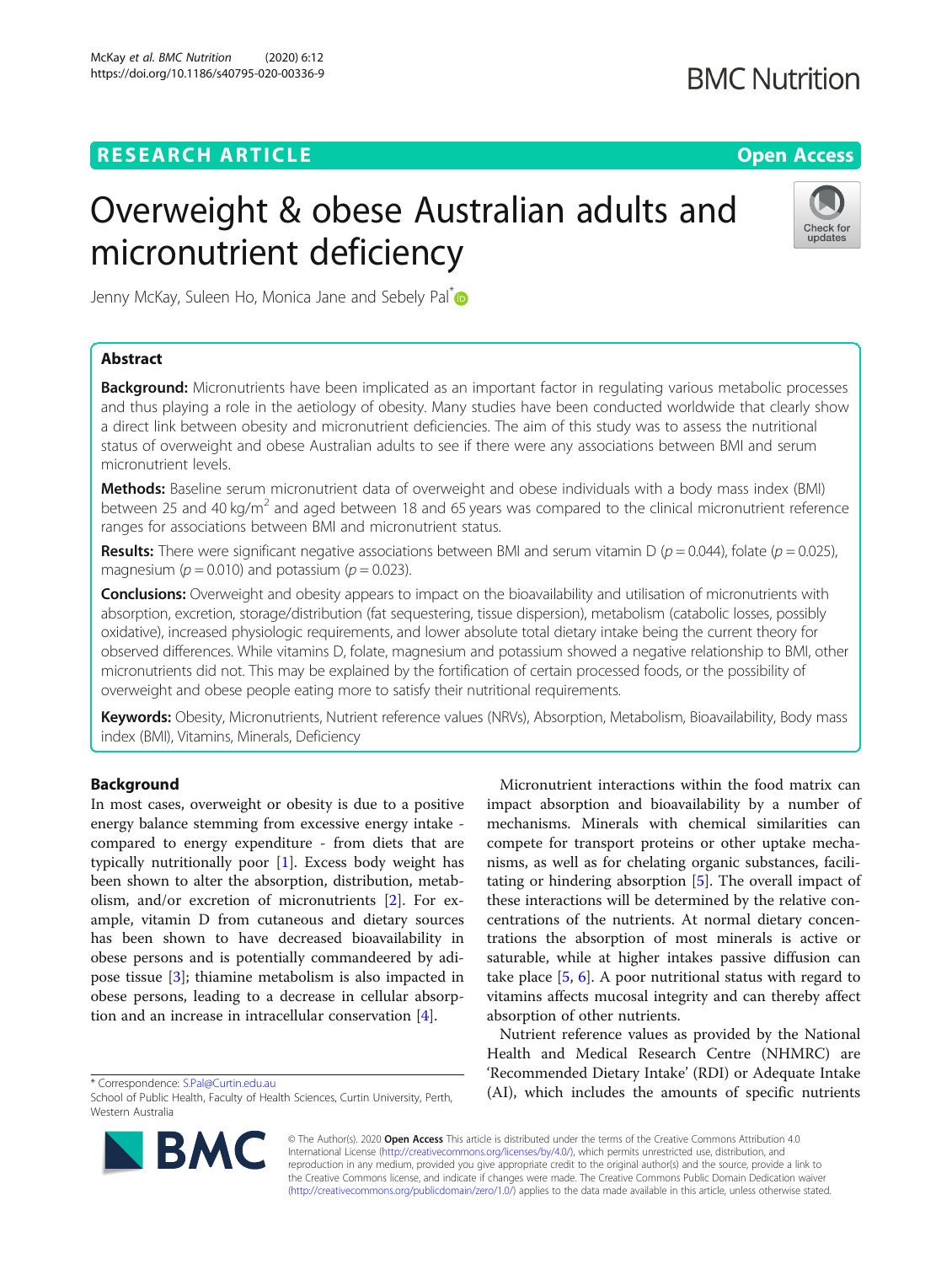required on average each day for sustenance or avoidance of deficiency states [\[7](#page-11-0)]. Further nutritional advice is also provided in the form of national 'Dietary Guidelines'. These guidelines provide culturally-relevant food and dietary patterns that will not only achieve nutritional balance, but also reduce the risk of nutrition related deficiency and chronic disease. When the diet of obese individuals is nutrient poor, the question arises as to whether micronutrient supply from consumed foods is sufficient to provide for biochemical and physiological demands. On the other hand, it may be that the high consumption of nutritionally poor foods may be driving the desire to consume more in order to attain nutritional sufficiency.

Few studies have examined the nutritional status of overweight and obese adults. One such study suggested vitamin D, chromium, biotin, thiamine and vitamin C levels are significantly lower in persons who are obese and that insufficiency in these micronutrients has the ability to impact glucose metabolism and cause insulin resistance [[8\]](#page-11-0). Biochemical markers of nutritional status in overweight or obese populations have been previously studied, however these studies have often been limited by small sample sizes, or the examination of only a small number of micronutrients [[9\]](#page-11-0).

The current study examined baseline blood micronutrient levels of a group of overweight and obese Australian adults with the most up-to-date serum nutrient reference ranges for Australian adults. The aim of this study was to assess the nutritional status of overweight and obese Australian adults prior to the commencement of a high fibre weight loss clinical trial, to determine if there were any associations between BMI and poor serum micronutrient levels. Vitamins A,  $B_{12}$ , C, D, E and B9 as well as minerals, iron, iodine, calcium, potassium, sodium, magnesium and zinc were evaluated.

#### Research question

What is the baseline micronutrient status of a sample of overweight and obese Australian adults?

#### Methods

#### Participants

Overweight and obese individuals  $(n = 127)$  with a BMI between 25 and 40 kg/m<sup>2</sup> and aged between 18 and 65 years, were recruited from the community in Perth, Australia via advertisements in newspapers, flyers posted around the University and community noticeboards, as well as radio advertising on Curtin FM. Potential participants were screened by telephone or online using a Qualtrics Survey and attended an orientation session at Curtin University to assess suitability for the study, at which time the details of the study were also explained. Exclusion criteria included smoking, lipid lowering

medication, use of steroids and other agents that may influence lipid metabolism, diuretics, use of warfarin, diabetes mellitus, hypo and hyperthyroidism, cardiovascular events within the last 6 months, psychological unsuitability, major systemic diseases, gastrointestinal problems, proteinuria, liver, renal failure, weight fluctuations over the past 6 months, vegetarianism or veganism and participation in any other clinical trials within the last 6 months.

#### Study design

The study design for the larger scale, long term dietary intervention study titled: Comparison of two different fibre supplements on body weight, body composition, metabolic and cardiovascular risk factors in overweight and obese individuals, is as follows: The study was randomised, controlled double blind, parallel design study over a 12-month period. Group allocation was randomised by the supplement supplier, who had no involvement in the trial, and double blinded to reduce bias or interference from the participants and the research assistants. Participants attended a briefing session on how to consume the supplements, complete the paperwork and comply with the study protocol. Dietary intake over the course of the trial was monitored through the completion of 3-day food diaries at each clinical visit (week 0, 12, 26 and 52). Participants in all groups were asked to maintain their usual diet for the duration of the study. For the purposes of this study only serum and food diary data obtained from week 0 was used for comparison.

## Assessments

#### Micronutrients blood analysis

For the purposes of this present study, baseline blood samples were analysed for 127 participants. Volunteers attended Curtin University, after an overnight fast of 10–12 h, where blood samples were drawn by venepuncture. Samples were collected into lithium heparin or serum separator tubes (5 ml) for antioxidant/vitamins A,  $B_{12}$ ,  $B_9$ , C, D and E and minerals (calcium, iron, iodine, magnesium, potassium, sodium and zinc) for analysis. All blood samples were collected by a trained phlebotomist. Blood samples were then centrifuged at 2500 rpm at 4 °C for 10 min using an Eppendorf centrifuge and prepared for storage at -80 °C. Micronutrients were analysed systematically, after all the participants had completed the 52-week study. Vitamins A, E, D, as well as vitamin  $B_9$ , and  $B_{12}$  and thyroglobulin as a measure of Iodine status were measured using Enzyme-Linked Immunosorbent Assay kits (ELISA). ELISA combines antibody binding with enzymatic detection to identify molecules of interest; the result is a colour change that is measured by spectrophotometry at a particular wavelength [[10](#page-11-0)]. Vitamin C was measured by colorimetric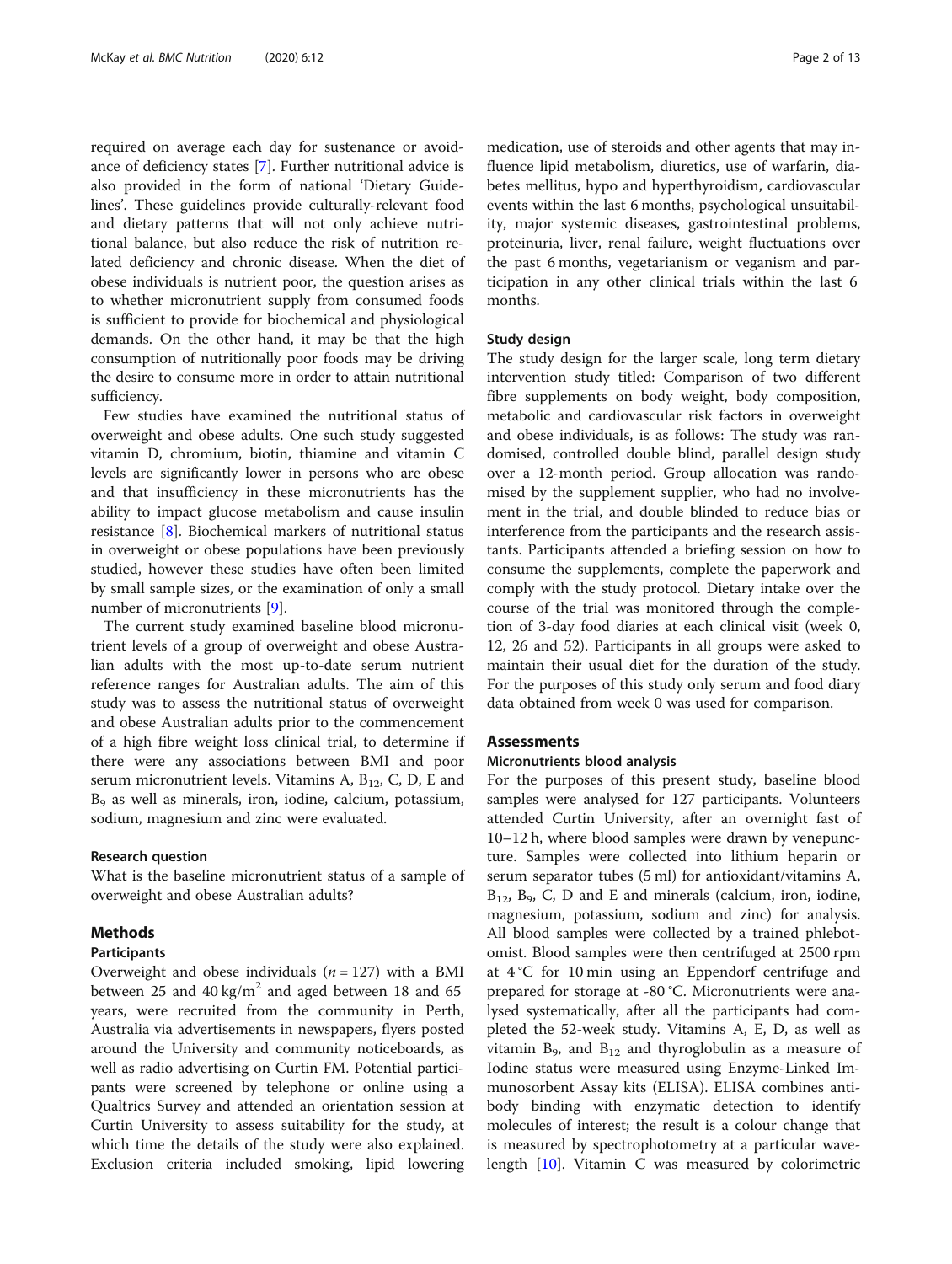<span id="page-2-0"></span>assay. All trace metals (calcium, magnesium, iron, zinc, sodium and potassium) were analysed by Flame Atomic Absorption Spectroscopy (FAAS). Atomic absorptiometry measures the concentration of gas-phase atoms or ions as a solution via the absorption of light after the solution is vaporized in a flame or graphite furnace [[11](#page-11-0)].

#### Outcome measures

The present study was designed to assess participants' nutritional status in relation to: vitamins A,  $B_{12}$ ,  $B_9$ , C, D E, folate and minerals calcium, iron, iodine, magnesium, potassium, sodium and zinc. Other outcome measures that formed part of the larger study, such as weight/BMI and metabolic syndrome risk factors, have been analysed and discussed elsewhere [[12,](#page-11-0) [13\]](#page-11-0).

#### Statistical analysis

To determine the nutritional status of this sample  $(n =$ 127) of overweight/obese individuals, baseline micronutrients were observed with the clinical reference intervals (serum) sourced from the Stedman's Medical Dictionary (established by the Harmonisation Committee of the Australasian Association of Clinical Biochemists (AACB)) or, where there was an absence of data, The Merck Manual [[6,](#page-11-0) [14](#page-11-0)]. The reference range for thyroglobulin (as a marker of iodine status) however was taken from the assay manual as neither Stedman's Medical Dictionary nor the Merck Manual had useful values for this micronutrient. The food diary micronutrient data were compared to the National Health and Medical Research Council (NHMRC) Nutrient Reference Values, which are the recommended dietary intake to maintain good health [\[15\]](#page-11-0).

One sample t-tests were conducted, with the lower limit from the clinical reference range for each micronutrient used as the test value, with the exception of thyroglobulin (an indirect measurement of iodine status), where the upper limit was used [[16](#page-11-0)]. The baseline data did not meet the assumption of normality for simple linear regressions (or one-sided Pearson's bivariate correlation), so instead a one-side non-parametric bivariate correlation (eg Spearman's) between BMI and each micronutrient was conducted. Statistical significance was considered at  $p < 0.05$ . All statistical analysis was conducted using SPSS 23.0 (IBM® SPSS® Statistics, New York, NY).

#### Results

#### Baseline characteristics

Blood samples, for the 127 overweight and obese participants, were analysed for baseline micronutrient levels. The group results showed that the average age of the study participant was  $49.3 \pm 1.0$  years, the average weight was  $94.0 \pm 1.5$  kg and average BMI was  $32.3 \pm 0.4$  kg/m<sup>2</sup>.

The gender of the study group was mostly female with 73 women versus 54 men. Of the 127 participants 33.1% were classified as overweight and 66.9% fell within the obese category according to BMI.

#### Nutritional assessment

Mean baseline serum and dietary intake data is outlined in Table 1. Dietary intake data was analysed using Food-Works nutritional analysis software. For the purposes of this study iodine levels from blood samples were measured as serum thyroglobulin, as it is a more accurate

Table 1 Baseline Characteristics of participants<sup>a</sup>

|                             | $Mean \pm SEM$     | Median | $\sqrt{n}$ |
|-----------------------------|--------------------|--------|------------|
| Age (years)                 | $49.3 \pm 1.0$     | 50     | 127        |
| Weight (kg)                 | $94.0 \pm 1.5$     | 89.9   | 127        |
| BMI ( $kg/m2$ )             | $32.3 \pm 0.4$     | 31.8   | 127        |
| Serum <sup>a</sup>          |                    |        |            |
| Vitamin E (µg/mL)           | $7.79 \pm 0.5$     | 6.5    | 126        |
| Vitamin B12 (pg/mL)         | $722.9 \pm 41.3$   | 707.8  | 126        |
| Vitamin C (mg/dL)           | $3.7 \pm 1.4$      | 3.5    | 127        |
| Vitamin A (µg/dL)           | $5.04 \pm 0.2$     | 5.6    | 127        |
| Vitamin D (ng/mL)           | $10.9 \pm 0.6$     | 9.5    | 127        |
| Folate (ng/mL)              | $2.5 \pm 0.2$      | 1.7    | 125        |
| Thyroglobulin (ng/mL)       | $8.8 \pm 1.3$      | 5.9    | 119        |
| Potassium (mmol/L)          | $2.5 \pm 0.02$     | 2.5    | 127        |
| Sodium (mmol/L)             | $118.8 \pm 0.9$    | 117.6  | 127        |
| Total Iron (µg/dL)          | $103.4 \pm 3.3$    | 100    | 127        |
| Male                        | $114.4 \pm 4.8$    | 110    | 54         |
| Female                      | $95.2 \pm 4.4$     | 90     | 73         |
| Zinc $(\mu q/dL)$           | $27.9 \pm 1.2$     | 25     | 127        |
| Calcium (mg/dL)             | $3.4 \pm 0.1$      | 3.3    | 127        |
| Magnesium (mg/dL)           | $0.7 \pm 0.01$     | 0.7    | 127        |
| Dietary Intake <sup>b</sup> |                    |        |            |
| Vitamin E (mg)              | $8.9 \pm 0.4$      | 7.9    | 127        |
| Vitamin C (mg)              | $103.3 \pm 6.9$    | 76.9   | 127        |
| Retinol (µq)                | $369.0 \pm 23.8$   | 322.6  | 127        |
| Beta carotene (µg)          | $2681.5 \pm 197.8$ | 2134.2 | 127        |
| Vitamin $D(\mu q)$          | $3.7 \pm 0.2$      | 3      | 127        |
| Folate $(\mu q)$            | $373.2 \pm 17.0$   | 332.4  | 127        |
| lodine $(\mu q)$            | $128.4 \pm 4.6$    | 120.2  | 127        |
| Potassium (mg)              | $3095.3 \pm 73.1$  | 3081.2 | 127        |
| Sodium (mg)                 | $2752.4 \pm 100.0$ | 2603.2 | 127        |
| Iron (mg)                   | $12.4 \pm 0.4$     | 11.6   | 127        |
| Zinc (mg)                   | $13.1 \pm 0.5$     | 12.3   | 127        |
| Calcium (mg)                | $897.5 \pm 34.6$   | 869.1  | 127        |
| Magnesium (mg)              | $373.4 \pm 11.4$   | 358    | 127        |

<sup>a</sup>Serum measurement units were converted to be consistent with the clinical reference values. <sup>b</sup>Values derived from self-reported data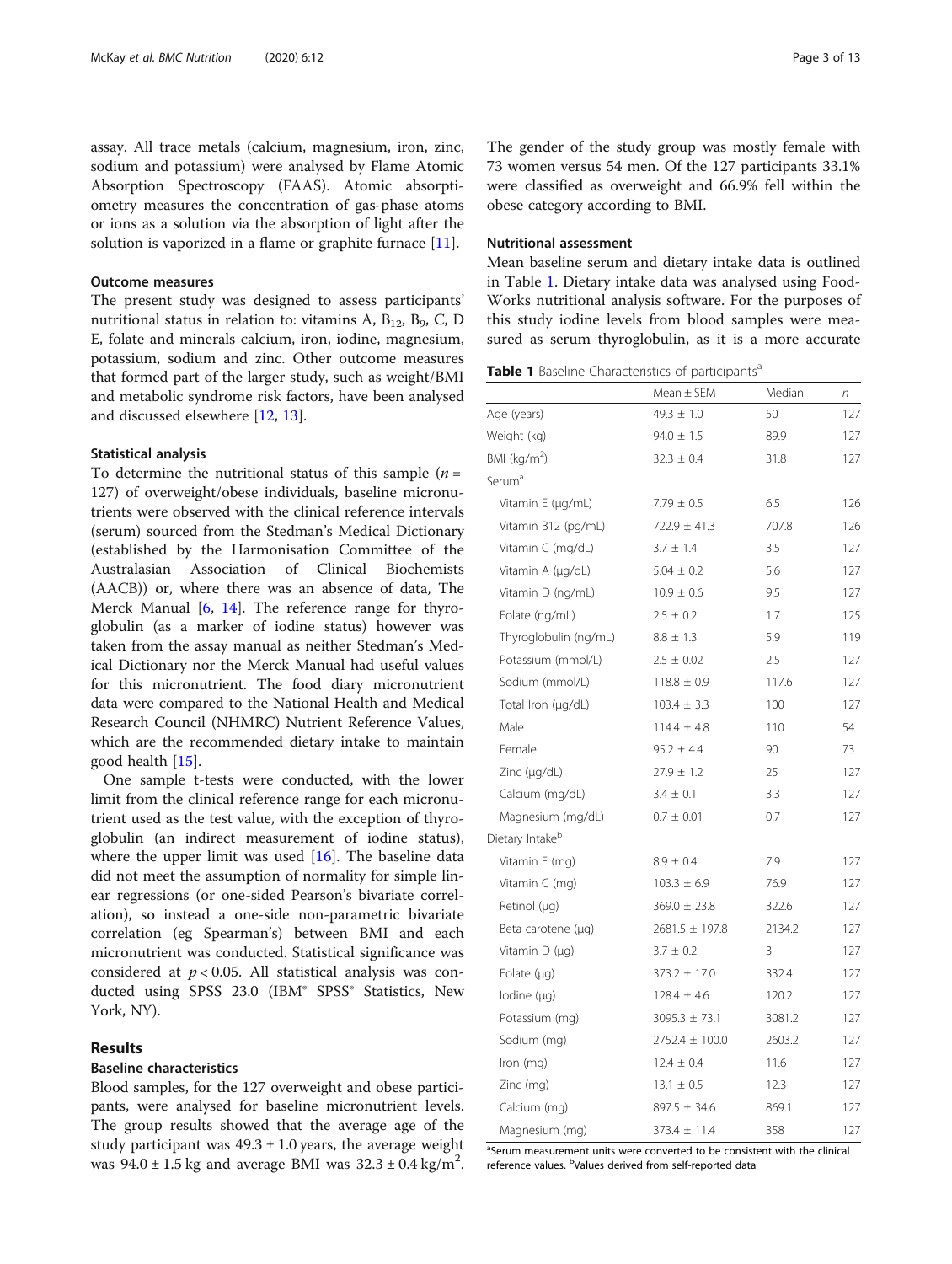<span id="page-3-0"></span>biomarker for iodine deficiency [\[16](#page-11-0)]. Values were expressed as Mean ± SEM in their units of measurement for serum. Table 2 compares the Mean  $\pm$  SEM serum values with the clinical reference intervals with values being either less than  $\left\langle \epsilon \right\rangle$ , within range or greater than (>) clinical reference intervals (14). Table [3](#page-4-0) compares the dietary intake data analysed using FoodWorks nutritional software against the Nutrient Reference Values (NRV) for Australia and New Zealand [[15](#page-11-0)]. Data from FoodWorks is not available for  $B_{12}$  and direct comparison between the NRVs and vitamin A, measured as retinol equivalents (RE) was not possible either as FoodWorks breaks vitamin A into retinol and beta caro-tene (refer to Table [4\)](#page-4-0). Mean  $\pm$  SEM serum values for micronutrients were also correlated with BMI (Table [4](#page-4-0)) and significant associations can be seen in Fig. [1](#page-5-0)a), b), c) and d). The relationship between self-recorded dietary intake and BMI was also examined as shown in Table [5](#page-6-0), and there were no significant differences  $p > 0.05$  found. As data analysis for vitamin B12 cannot be performed in FoodWorks, this micronutrient is not in Table [5](#page-6-0).

#### Correlations

Baseline serum and dietary micronutrient concentrations of the participants, are shown in Table [1](#page-2-0)). Mean and median values of this population are shown, however for the purposes of statistical analysis, median values were used. The data was not normally distributed due to outliers so median values were seen as the most accurate representation and more likely to be applicable to the wider community than mean values.

The baseline serum values were compared with the clinical reference intervals for nutrients in Australia (AACB) [[17\]](#page-11-0)– shown in Table 2). Serum values were either 'lower than the recommended range  $(\langle \cdot \rangle)$ ' indicating a deficit of that particular nutrient, 'within range' indicating sufficiency or 'greater than the recommended range (>)' indicating excess. The results (Table 2) showed that 62.7% of the participants in the study were within the healthy reference range for dietary vitamin E (5–20 μg/mL), with a mean value of 7.79 ± 0.5 μg/mL. For vitamin  $B_{12}$  57.1% of the sample population in the study were within range where as 41.3% were in excess of the reference range with mean levels at  $722.9 \pm 41.3$ pg/mL. Vitamin C showed that 96.1% of the sample were in excess of the reference range whereas 100% of subjects did not meet the clinical reference interval for vitamin A; results were considerably less that the reference range of 28–86 μg/dL with the mean sample value only  $5.04 \pm 0.2$  µg/dL. The majority (89%) did not reach required levels for vitamin D, deficiency is described at < 20–24 ng/mL and the sample mean was  $10.9 \pm 0.6$  ng/mL. Only 28% were within the reference range for folate, with deficiency <3 μg/L, the sample mean was  $2.5 \pm 0.2$  μg/L.

| Table 2 Nutritional status of participants (serum) |  |
|----------------------------------------------------|--|
|----------------------------------------------------|--|

| Outcome                 | Reference       | n              | %       |
|-------------------------|-----------------|----------------|---------|
| BMI (kg/m <sup>2)</sup> | > 25 overweight | 42             | 33.1    |
|                         | > 30 obese      | 85             | 66.9    |
| Vitamin E (µg/mL)       | < 5             | 39             | 31.0    |
|                         | Within range    | 79             | 62.7    |
|                         | >18             | 8              | 6.3     |
| Vitamin B12 (pg/mL)     | < 110           | $\overline{2}$ | 1.6     |
|                         | Within range    | 72             | 57.1    |
|                         | > 800           | 52             | 41.3    |
| Vitamin C (mg/dL)       | < 0.4           | $\circ$        | 0.0     |
|                         | Within range    | 5              | 3.9     |
|                         | > 1.5           | 122            | 96.1    |
| Vitamin A (µg/dL)       | $< 30\,$        | 127            | 100.0   |
|                         | Within range    | $\circ$        | 0.0     |
|                         | > 80            | $\circ$        | 0.0     |
| Vitamin D (ng/mL)       | < 20            | 113            | 89.0    |
|                         | (No reference)  | 14             | 11.0    |
| Folate (ng/mL)          | $<$ 3           | 90             | 72.0    |
|                         | Within range    | 35             | 28.0    |
|                         | > 20            | $\overline{0}$ | $0.0\,$ |
| Thyroglobulin (ng/mL)   | < 2             | 16             | 13.4    |
|                         | Within range    | 101            | 84.9    |
|                         | > 50            | $\overline{2}$ | 1.7     |
| Potassium (mmol/L)      | < 3.5           | 127            | 100.0   |
|                         | Within range    | 0              | 0.0     |
|                         | > 5.1           | $\circ$        | 0.0     |
| Sodium (mmol/L)         | < 136           | 120            | 94.5    |
|                         | Within range    | 3              | 2.4     |
|                         | >145            | $\overline{4}$ | 3.1     |
| Iron (µg/dL) - Male     | < 65            | 3              | 5.6     |
|                         | Within range    | 48             | 8.9     |
|                         | >175            | 3              | 5.6     |
| Iron (µg/dL) - Female   | < 50            | 4              | 5.5     |
|                         | Within range    | 68             | 93.2    |
|                         | >170            | 1              | 1.4     |
| Zinc (µg/dL)            | < 70            | 126            | 99.2    |
|                         | Within range    | 0              | 0.0     |
|                         | >120            | 1              | 0.0     |
| Calcium (mg/dL)         | < 4.64          | 116            | 91.3    |
|                         | Within range    | 4              | 3.1     |
|                         | > 5.28          | 7              | 5.5     |
| Magnesium (mg/dL)       | < 1.6           | 127            | 100.0   |
|                         | Within range    | 0              | 0.0     |
|                         | > 2.6           | 0              | 0.0     |

Measurement units were converted to be consistent with the clinical reference values. "<"may indicate deficiency, ">"may indicate excess, except for thyroglobulin, where a higher value may indicate iodine deficiency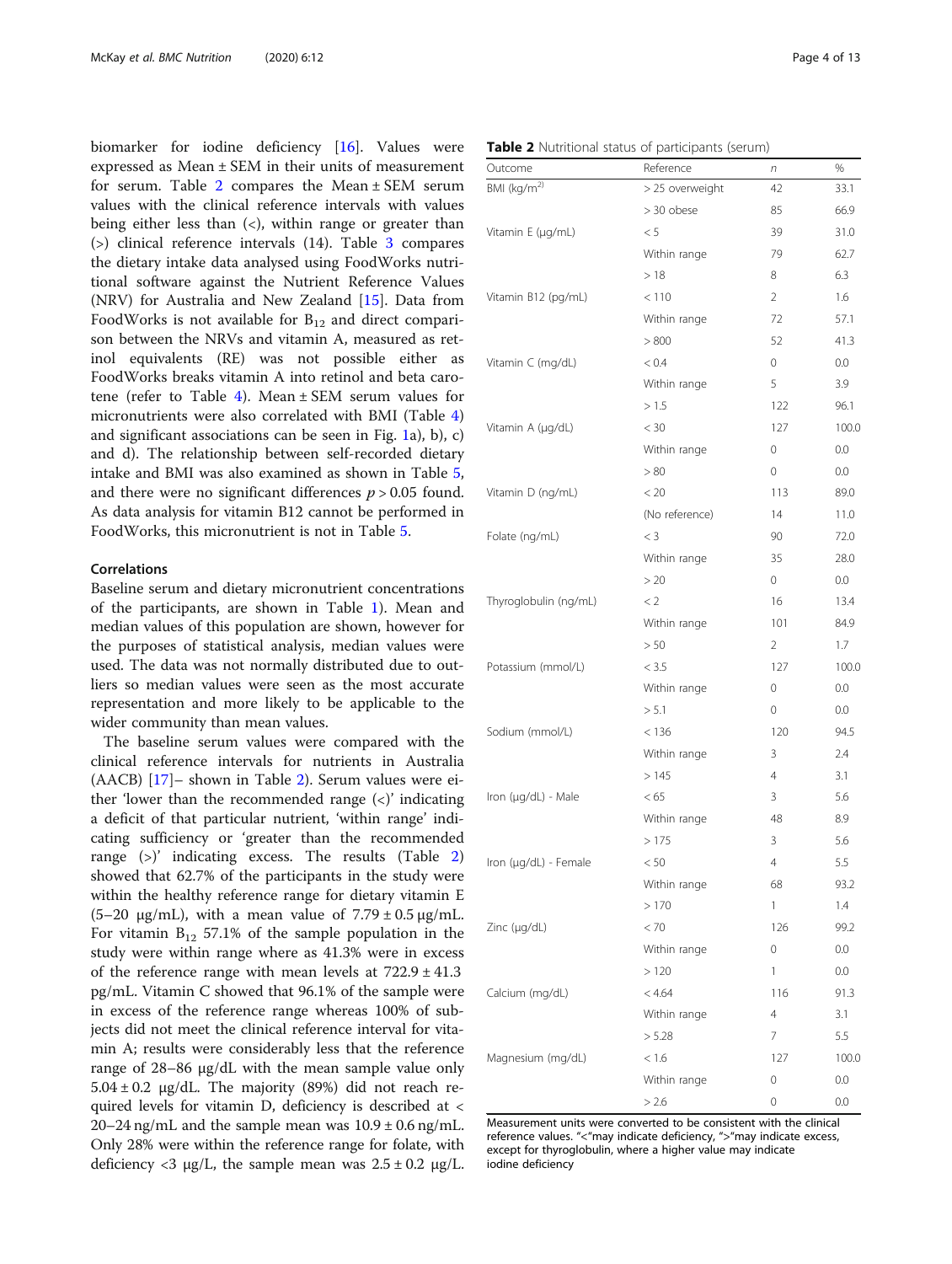<span id="page-4-0"></span>Table 3 Self-recorded micronutrient status of participants at baseline compared to nutrient reference values

| Outcome                   | Gender | Age (years) | Reference                 | $Mean \pm SEM$     | Median | n   |
|---------------------------|--------|-------------|---------------------------|--------------------|--------|-----|
| Vitamin E (mg)            | Male   | $19 - 70$   | 10(A)                     | $8.5 \pm 0.6$      | 8.1    | 54  |
|                           | Female | $19 - 70$   | 7(AI)                     | $9.1 \pm 0.6$      | 7.9    | 72  |
| Vitamin $C$ (mg)          | M/F    | $19 - 70$   | 45 (RDI)                  | $103.3 \pm 6.9$    | 76.9   | 126 |
| Retinol $(\mu q)^a$       | Male   | $19 - 70$   | 900 RE <sup>a</sup> (RDI) | $369.0 \pm 23.8$   | 322.6  | 126 |
| Beta carotene $(\mu q)^a$ | Female | $19 - 70$   | 700 RE <sup>a</sup> (RDI) | $2681.5 \pm 197.8$ | 2134.2 | 126 |
| Vitamin $D(\mu q)$        | M/F    | $19 - 50$   | 5(AI)                     | $3.6 \pm 0.3$      | 3.3    | 63  |
|                           | M/F    | $51 - 70$   | 10(A)                     | $3.7\,\pm\,0.7$    | 2.8    | 63  |
| Folate $(\mu q)$          | M/F    | $19 - 70$   | 400 (RDI)                 | $373.2 \pm 17.0$   | 332.4  | 126 |
| lodine $(\mu q)$          | M/F    | $19 - 70$   | 150 (RDI)                 | $128.4 \pm 4.6$    | 120.2  | 126 |
| Potassium (mg)            | Male   | $19 - 70$   | 3800 (AI)                 | $3156.3 \pm 116.3$ | 3207.4 | 63  |
|                           | Female | $19 - 70$   | 2800 (AI)                 | $3034.2 \pm 88.8$  | 3053.1 | 63  |
| Sodium (mg)               | M/F    | $19 - 70$   | 460-920 (AI)              | $2752.4 \pm 100.0$ | 2603.2 | 126 |
| Iron (mg)                 | Male   | $19 - 70$   | 8 (RDI)                   | $13.7 \pm 0.7$     | 13.0   | 54  |
|                           | Female | $19 - 50$   | 18 (RDI)                  | $11.4 \pm 0.6$     | 11.2   | 37  |
|                           | Female | $51 - 70$   | 8 (RDI)                   | $11.5 \pm 0.7$     | 10.6   | 35  |
| Zinc (mg)                 | Male   | $19 - 70$   | 14 (RDI)                  | $14.3 \pm 0.8$     | 13.6   | 54  |
|                           | Female | $19 - 70$   | 8 (RDI)                   | $12.2 \pm 0.6$     | 11.2   | 72  |
| Calcium (mg)              | Male   | $19 - 70$   | 1000 (RDI)                | $967.0 \pm 64.6$   | 896.7  | 54  |
|                           | Female | $19 - 50$   | 1000 (RDI)                | $861.2 \pm 52.9$   | 869.4  | 37  |
|                           | Female | $51 - 70$   | 1300 (RDI)                | $828.6 \pm 48.0$   | 797.6  | 35  |
| Magnesium (mg)            | Male   | $19 - 30$   | 400 (RDI)                 | $414.2 \pm 46.0$   | 444.8  | 3   |
|                           | Male   | $31 - 70$   | 420 (RDI)                 | $395.4 \pm 17.0$   | 385.2  | 51  |
|                           | Female | $19 - 30$   | 310 (RDI)                 | $310 \pm 58.5$     | 301.6  | 6   |
|                           | Female | $31 - 70$   | 320 (RDI)                 | $360.2 \pm 16.1$   | 348.8  | 66  |

AI Adequate Intake, RDI Recommended Dietary Intake, RE Retinol Equivalents. Use of AI and RDI, as well as age and gender values, is based on currently available data. Incomplete data from FoodWorks nutritional analysis software means that direct comparisons between Retinol Equivalents and dietary intake couldn't be made. <sup>a</sup>l μg Retinol Equivalent is equivalent to: 1 μg of all-trans retinol; 6 μg all-trans ß-carotene; or 12 μg of a-carotene, ß-cryptoxanthin and other provitamin A carotenoids [\[15](#page-11-0)]

Table 4 Correlation between BMI and serum micronutrients of participants in the study

|             | $\sqrt{n}$ | Correlation Coefficient | Sig. (1-tailed) |
|-------------|------------|-------------------------|-----------------|
| Vitamin F   | 126        | $-0.019$                | 0.418           |
| Vitamin B12 | 126        | $-0.093$                | 0.150           |
| Vitamin C   | 127        | $-0.133$                | 0.068           |
| Vitamin A   | 127        | 0.078                   | 0.190           |
| Vitamin D   | 127        | $-0.152*$               | $0.044*$        |
| Folate      | 125        | $-0.176*$               | $0.025*$        |
| lodine      | 119        | $-0.067$                | 0.236           |
| Potassium   | 127        | $-0.177*$               | $0.023*$        |
| Sodium      | 127        | 0.092                   | 0.151           |
| Iron        | 127        | $-0.122$                | 0.086           |
| Zinc        | 127        | $-0.034$                | 0.352           |
| Calcium     | 127        | $-0.087$                | 0.166           |
| Magnesium   | 127        | $-0.206*$               | $0.010*$        |

\*Indicates significance at  $p < 0.05$ 

However, thyroglobulin levels were mostly (84.9%) within range  $2-50$  ng/ml with a mean of  $8.8 \pm 1.3$  ng/mL. 100% of the sample did not meet the NRV for potassium with deficiency at  $\langle 3.5 \text{ mEq/L} \rangle$ ; and the sample mean:  $2.5 \pm 0.02$ mmol/L. Sample population serum values for sodium (Mean  $118.8 \pm 0.9$  mmol/L), zinc (Mean  $27.9 \pm 1.2$  µg/ dL) and calcium  $(3.4 \pm 0.1 \text{ mg/dL})$  levels were all lower than the clinical reference interval. The majority of participants were within the clinical reference interval for iron with a reference of 30 to 300 ng/mL for serum ferritin and mean values for men 114.4 ± 4.8  $\mu$ g/dL and women 95.2 ± 4.4  $\mu$ g/dL respectively. Serum magnesium levels were significantly lower than the clinical reference interval with a mean value of  $0.7 \pm 0.01$  mg/dL compared to 1.8–2.6 mg/dL.

Table 3) shows micronutrient status of participants at baseline using self-reported dietary intake data compared to NRVs for Australia and New Zealand (NHMRC). Table 3) indicates that recommended nutritional intake from the diet is being met for some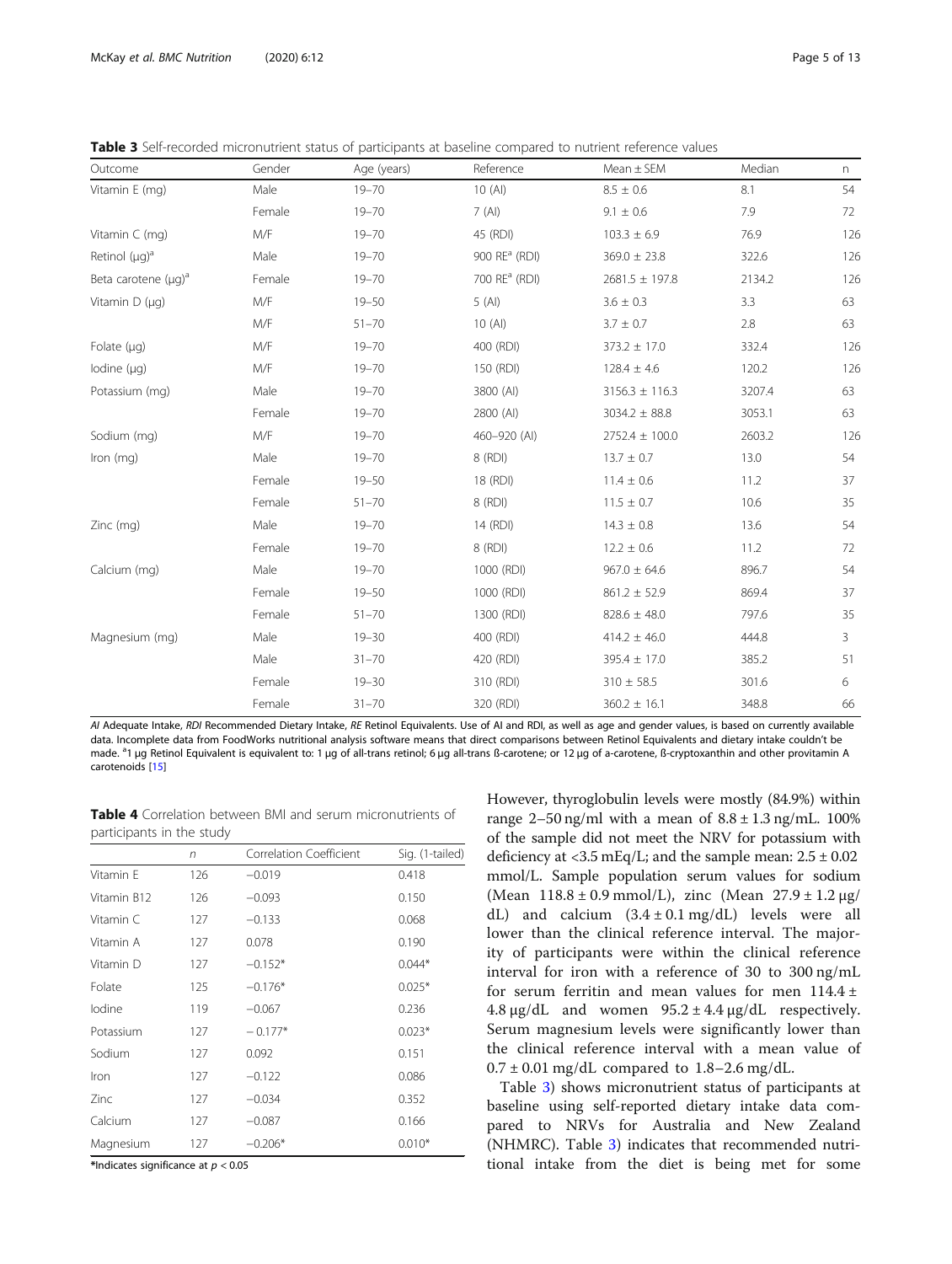<span id="page-5-0"></span>

micronutrients, but not for others. Vitamin E is measured as adequate intake (AI) per day for 19–70 years old's, and for men the reference is 10 mg while for women its 7 mg per day. The study participants were under the reference value for men (8.1 mg) and slightly over the reference value for women (7.9 mg). The RDI for vitamin C is 45 mg daily for 19–70 year old's; the study participants well exceeded this RDI at 76.9 mg. For vitamin A, retinol equivalents (RE) are the reference used. Retinol (μg) RDI is 900 RE and 700 RE for beta carotene (μg). Study participants were under the recommendations for retinol with a median value of 322.6 μg and over the RDI for beta carotene at 2134.2 μg. For vitamin D, both men and women were under the AI for both age groups, with dietary intake data showing only 3.3 μg for 19–50 years compared to the recommended 5 μg required daily and 2.8 μg for 51–70 years old compared to 10 μg required. The mean dietary folate intake was just under the 400 μg recommended intake value at 332.4 μg; similarly the mean iodine intake was  $120.2 \mu$ g, which is below the RDI of 150 μg. For potassium, males were below the AI of 3800 mg daily with a median value of 3207.4 mg, whereas females exceeded AI of 2800 mg with 3053.1 mg. Dietary intake for sodium well surpassed the AI of 460–920 mg daily with 2603.2 mg recorded. Males met the RDI for iron of 8 mg per day. Females of 19–50 years of age were under the recommended 18 mg daily with 11.2 mg, but exceeded the RDI for females aged 51–70 years. The zinc RDI for 19–70 years old was met for females but slightly under recommendations for males at 13.6 mg instead of 14 mg. Both males and females did not meet the RDI for calcium, however females were further below the RDI than males. For the 19–50 year age group, data for females showed a daily intake of 869.4 mg/day compared with the 1000 mg recommended. The 51–70 year age group showed a greater deficit with 797.6 mg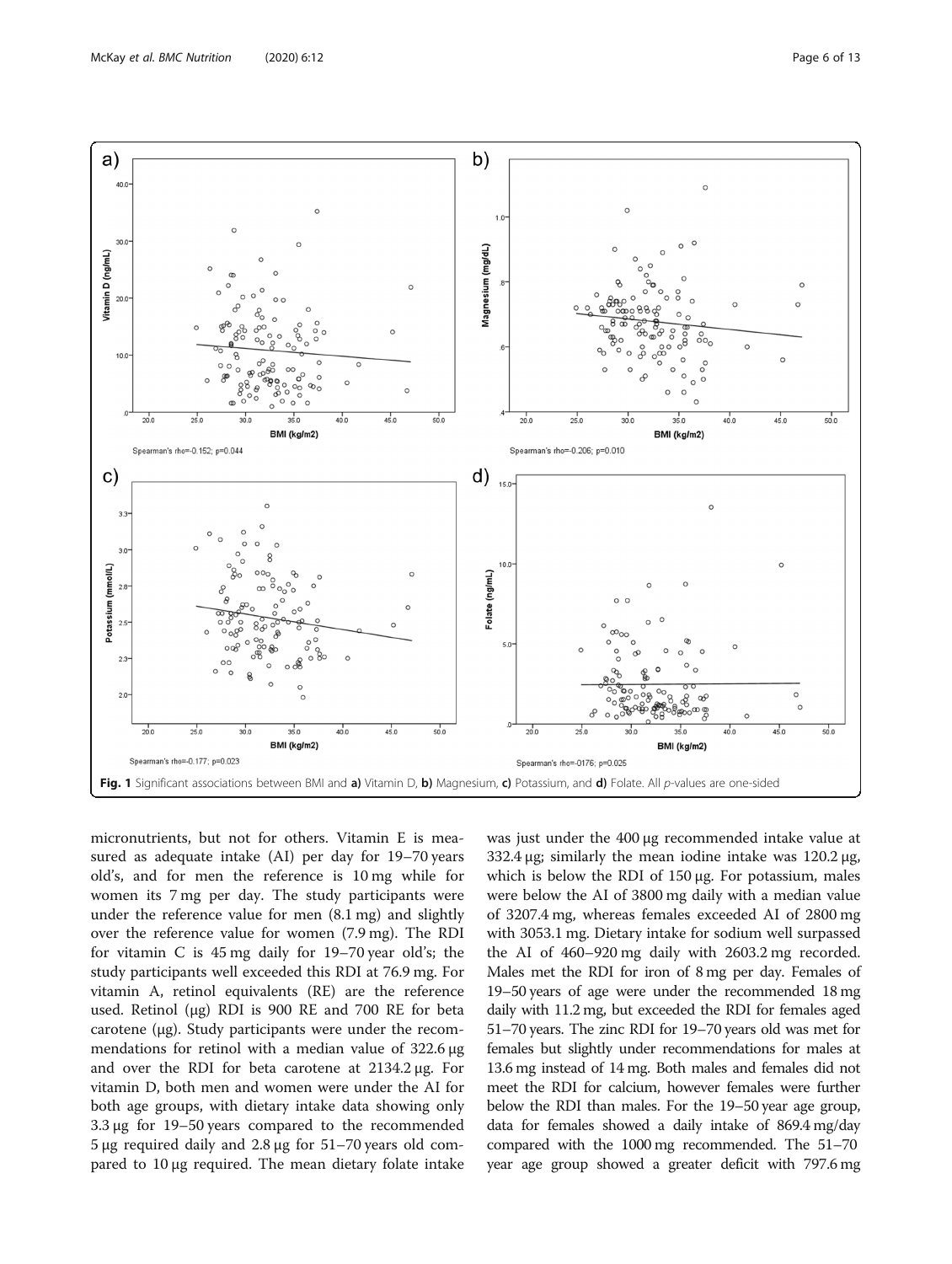<span id="page-6-0"></span>Table 5 Relationship between dietary intake and BMI

|               | n   | Correlation Coefficient | Sig. (1-tailed) |
|---------------|-----|-------------------------|-----------------|
| Vitamin E     | 126 | 0.018                   | 0.419           |
| Vitamin B12   | N/A | N/A                     | N/A             |
| Vitamin C     | 126 | $-0.049$                | 0.294           |
| Retinol       | 126 | $-0.110$                | 0.111           |
| Beta Carotene | 126 | 0.024                   | 0.396           |
| Vitamin D     | 126 | 0.038                   | 0.335           |
| Folate        | 126 | $-0.005$                | 0.478           |
| lodine        | 126 | 0.119                   | 0.092           |
| Potassium     | 126 | 0.035                   | 0.35            |
| Sodium        | 126 | $-0.118$                | 0.093           |
| Iron          | 126 | 0.048                   | 0.297           |
| Zinc          | 126 | $-0.023$                | 0.400           |
| Calcium       | 126 | 0.014                   | 0.436           |
| Magnesium     | 126 | 0.096                   | 0.142           |

\*There were no significant between group differences  $p < 0.05$ . Data analysis for vitamin B12 cannot be performed in FoodWorks

compared to 1300 mg RDI. The magnesium RDI was met for males in the 19–30 year age category but below the RDI for females at 301.6 mg instead of 310 mg. However the reverse was true for the 31–70 year age category, with females exceeding the RDI and males only achieving a median value of 385.2 mg instead of the recommended 420 mg.

For Table [4](#page-4-0)) Correlation between BMI and serum micronutrients for participants at baseline, significant associations (Spearman's rho) were found for vitamin D  $(r<sub>s</sub> = -0.152, p = 0.044)$ , folate  $(r<sub>s</sub> = -0.176, p = 0.025)$ , potassium ( $r_s = -0.177$ ,  $p = 0.023$ ), and magnesium ( $r_s =$  $-0.206$ ,  $p = 0.010$ ). Vitamin D, folate, magnesium and potassium all showed that as BMI increased the serum concentration for these micronutrients decreased slightly (refer to Fig. [1](#page-5-0)) a, b c) and d). The line of best fit in Fig. [1a](#page-5-0)), b) and c) all show a downward trend which correlates with the negative r-values obtained for these micronutrients. However, the line of best fit for folate appears to show a slightly positive association with increased BMI, even though the r-value is negative (Fig. [1d](#page-5-0)). The line of best fit should show a downward trend as BMI increased similar to the other micronutrients, but the slight upward trend appearance may be due to possible BMI outliers skewing the trend line making it appear slightly positive. Correlations for all other serum micronutrients with BMI were not considered statistically significant.

For Table 5) Relationship between self-recorded dietary intake data and BMI showed no significant associations at  $p < 0.05$ .

#### **Discussion**

Overweight and obesity is one of the predominant health issues in todays' global society, having superseded malnutrition in recent years [\[18,](#page-11-0) [19](#page-11-0)]. The diet of an overweight or obese individual is typically energy dense and nutrient poor, thus low micronutrient levels may result from inadequate dietary intake and/or alterations in nutrient absorption or metabolism over time [[18\]](#page-11-0). Baseline serum micronutrient results for study participants indicated that vitamin D, magnesium, potassium and folate status appeared to be affected by BMI. When serum and dietary intake data was compared to the clinical reference intervals and the Nutrient Reference Values for Australia and New Zealand, many micronutrients were also outside normal ranges or recommendations.

This study found a negative correlation (Spearman's rho r<sub>s</sub> = − 0.152, *p* = 0.044) between serum vitamin D status and body mass index (refer to Table [4](#page-4-0) and Fig. [1a](#page-5-0)), with the majority (89%) not reaching the required levels for Vitamin D which is 5 μg/day for 19–50 year old Australian adults (refer to Table [3\)](#page-4-0). Vitamin D deficiency is noted in serum levels less than 50 nmol/L, with clinical reference ranges from 60 to 160 nmol/L  $[20]$  $[20]$ . Most vitamin D is obtained from sun exposure, however dietary intake of vitamin D containing foods is still important. Oily fish such as salmon and mackerel, eggs, mushrooms and fortified foods are among the highest vitamin D containing foods [[7](#page-11-0), [20](#page-11-0)]. Baseline dietary intake data from study participants was compared to the NRV's for Australia and New Zealand (Refer to Table [3](#page-4-0)) and it was found that vitamin D obtained from dietary sources was below the daily recommended amount. For the 19–50 year age group 5 μg is the AI per day, while the mean showed only  $3.6 \pm 0.3 \,\mu$ g was obtained from dietary sources. For 51–70 year old's the AI for vitamin D increases to 10 μg per day, however self-recorded intake showed a significant deficit at only  $3.7 \pm 0.7$  µg per day. This could help explain why serum vitamin D levels were below the clinical reference intervals (refer to Table [2](#page-3-0)) with 89% of participants having serum levels less than 20 ng/mL.

Vitamin D has also been shown to have decreased bioavailability from cutaneous and dietary sources in overweight and obese populations, as it is potentially sequestered by adipose tissue  $[21]$  $[21]$  $[21]$ . This may explain significant negative association between BMI and serum vitamin D levels during this study. A study by Sadiya et al. demonstrated that large amounts of vitamin D3 is stored in adipose tissue after vitamin D3 supplementation, and suggests that overweight and obese participants may store more vitamin D than healthy weight participants because they have larger amounts of adipose tissue [[22\]](#page-11-0). An Australian study by Gill, et al. 2014 found a direct correlation between BMI and vitamin D status, indicating that those with a BMI >25 had lower serum vitamin D than those with a  $BMI < 25$ . Secondly, those who undertook regular physical activity had higher serum vitamin D than those who were inactive [\[20](#page-11-0)].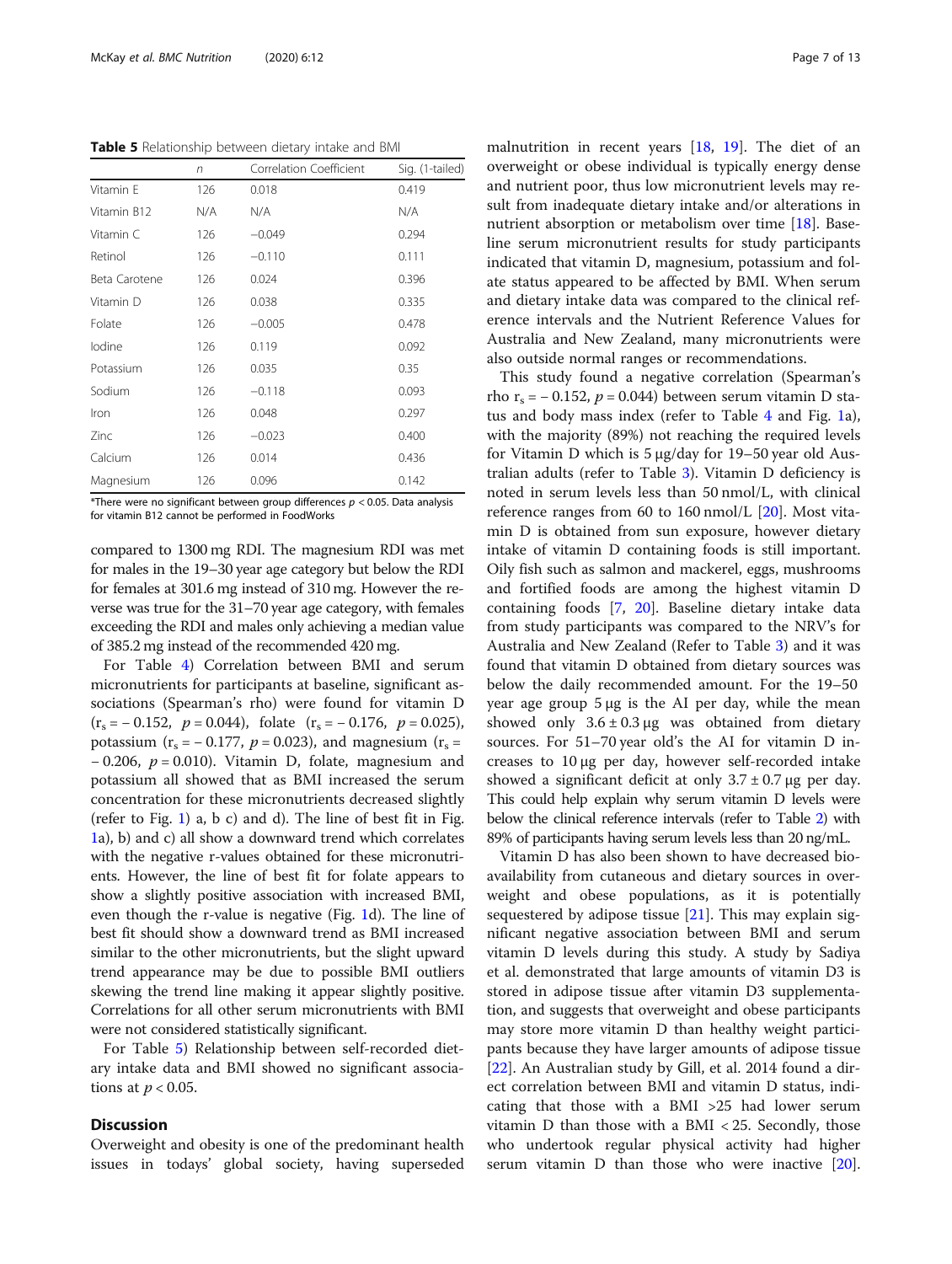Seasonal changes in vitamin D levels are also prevalent with lower serum vitamin D3 levels ( $\leq 50$  nmol/L) found in winter and spring [\[23](#page-11-0)]. Due to the large sample size and the rolling roster of clinical appointments, some participants baseline values were obtained during summer, autumn and winter, which may have resulted in some variability in the findings [\[23](#page-11-0)]. While seasonal variations are important, it could be argued behavioural changes are more significant. In summer, although participants are more inclined to have more skin exposed, they are also more likely to wear sunscreen and a hat due to the harsh Australian sun and the associated increase in skin cancer risk [[24\]](#page-11-0). A large study by Daly et al. examined serum vitamin D in 11,247 samples collected Australia wide; results showed that vitamin D deficiency  $( $50 \text{ nmol/L}$ ) to be common in adults aged 25$ years and over (31% of total sample), with women, those with obesity, the elderly, those from a non-European background and those with insufficient physical activity levels being most at risk of low serum vitamin D [\[24](#page-11-0)].

Table [4\)](#page-4-0) shows that serum magnesium levels were also lower in those with higher BMIs (see Fig. [1b](#page-5-0)). This finding is further supported by all participants being outside normal serum parameters of the clinical reference intervals (Refer to Table [2](#page-3-0)). Typically green leafy vegetables, nuts, seeds, legumes and whole grains, are good sources of magnesium [[7](#page-11-0)]. The RDI for Australians 19–30 years of age is 400 mg for men and 310 mg per day for women, and for those 31–70 years of age its 420 mg for men and 320 mg for women (Table [3](#page-4-0)). When using the self-reported dietary intake data and comparing the mean values to the NRVs, dietary intake of magnesium was being met. However this did not translate to serum magnesium with all participants being below the clinical reference intervals (Table [2](#page-3-0)). It is estimated only 30 to 40% of dietary magnesium is absorbed by the body, so regular intake is essential [[25\]](#page-11-0). Previous studies have linked obesity, and obesity-related metabolic risk factors such as glucose intolerance, cardiovascular disease, dyslipidaemia and insulin resistance, with low serum magnesium [\[26\]](#page-11-0). Low dietary intake of magnesium, impairs intestinal absorption and promotes higher circulating inflammatory markers in overweight and obese individuals [[27\]](#page-11-0). Intestinal inflammation is known to impair micronutrient absorption [\[28\]](#page-11-0). There is also a correlation between lower serum magnesium and low vitamin D levels in overweight and obese individuals. Although a magnesium-regulating hormone or factor has yet to be described, the effect of vitamin D on serum magnesium concentration has been confirmed in some studies [\[29](#page-11-0)]. A study by Farhanghi, et al. 2009 showed that low baseline concentrations of serum magnesium in obese participants can induce higher renal magnesium retention following vitamin D supplementation [\[27\]](#page-11-0). The injection of the metabolite of 1,25 (OH)2 vitamin D (equivalent to 600,000 IU) given in this study acted as a strong modifier of magnesium in participants with baseline serum concentrations lower than 1 meq/l. While this may explain lower magnesium and vitamin D concentrations in those with higher BMI in the current study, measuring total body magnesium status accurately can be a challenge as serum magnesium represents approximately 1% of total body Mg, which may reflect renal handling rather than dietary intake [\[25](#page-11-0)].

Significantly lower baseline potassium concentrations in participants with a higher BMI was also found (Table [4](#page-4-0) and Fig. [1c](#page-5-0)). Potassium is an intracellular cationic electrolyte, necessary for normal cellular function [\[30\]](#page-11-0). Potassium is not stored in the human body, but excreted by the kidneys, therefore a regular dietary supply is required [[31\]](#page-11-0). Several studies have suggested a correlation between potassium and central adiposity, which is a risk factor of metabolic syndrome (MS) [[31\]](#page-11-0), however the precise relationship is unclear. Current evidence suggests that overweight and obesity alters potassium channel function [[30](#page-11-0)]. Potassium plays a critical role in insulin secretion, hypertension and carbohydrate metabolism, and can affect carbohydrate accumulation and glucose homeostasis [\[31](#page-11-0)]. However, adequate potassium intake appears to have a protective effect on obesity. Fruit and vegetables are a major source of dietary potassium, thus a high intake would also be beneficial to MS risk factors such as central adiposity [[30](#page-11-0)]. Dietary intake data in Table [3](#page-4-0) showed that males were slightly below the NRV for potassium at 3800 mg per day, whereas females exceeded the NRV of 2800 mg per day. Potassium is very well absorbed by the body with about 90% absorbed from dietary sources [\[15\]](#page-11-0). However the serum potassium levels for all study participants as compared to the clinical reference intervals (Table [2\)](#page-3-0) was below the acceptable range of 3.5–5.1 mmol/L. Assessing potassium levels via serum is not the best indication of potassium status because most potassium in the body is stored inside cells. Although serum levels can provide some indication of potassium status, they are a poor reflection of tissue potassium stores [\[7](#page-11-0), [30\]](#page-11-0).

Baseline serum folate levels also correlated negatively with BMI (Refer to Table [4](#page-4-0) and Fig. [1d](#page-5-0)). The form of folate used in supplements and food fortification is folic acid. Folate and folic acid is found in dark green leafy vegetables, legumes, fortified cereals and foods and has a bioavailability of 50–85% depending on the food and form consumed [[32](#page-11-0)]. Serum folate levels as shown in Table [2\)](#page-3-0), indicated that 72% of participants were below the clinical reference interval and 28% were within normal reference range for serum. Dietary intake data (Table [3\)](#page-4-0) showed that males and females were just under the RDI for folate of 400 μg per day at  $373.2 \pm 17.0$  μg.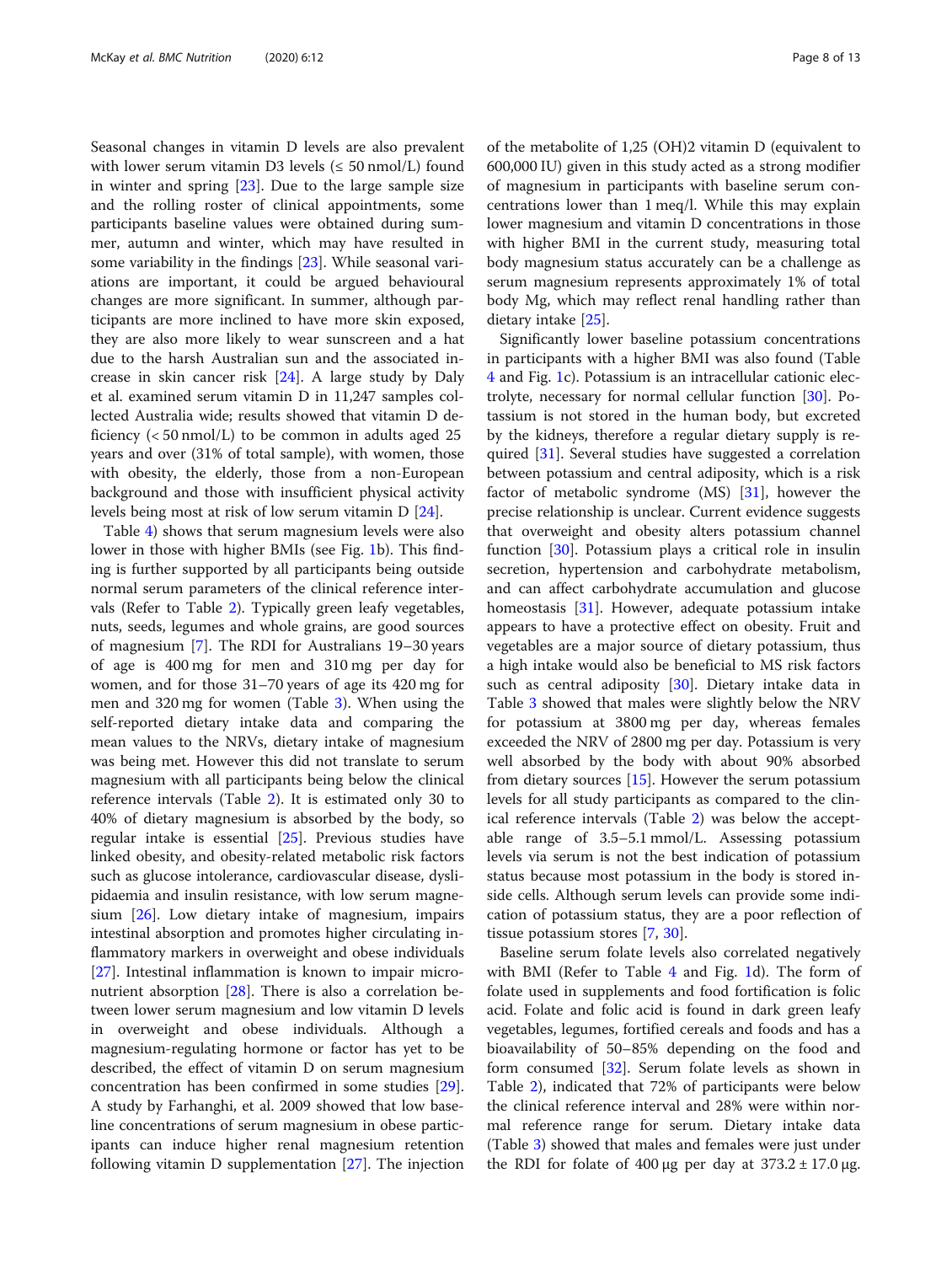Recent studies on folic acid fortification have revealed that individuals with obesity present low fasting serum but high erythrocyte folate concentrations, as well as high levels of serum folate oxidation products [\[33\]](#page-11-0). It has been shown that high erythrocyte folate status can reflect long-term excess folic acid intake; increased folate oxidation products are correlated with increased folate degradation as obesity can result in increased cytochrome P450 2E1 activity. Cytochrome P450 2E1 is a monooxygenase enzyme that can use folic acid as a substrate [[33\]](#page-11-0). This clarifies why folate status decreases as BMI increased, and why folate status is impacted negatively by being overweight or obese.

Calcium intake of the majority of participants was also below the reference value recommendation (Table [3](#page-4-0)). In addition, serum calcium levels were well below the clinical reference interval for 91.3% of participants (See Table [2\)](#page-3-0), however within this study there was no correlation between calcium and BMI. Calcium intake recommendations from food sources such as dairy products, nuts, green leafy vegetables, and fortified foods and milks, for Australian adults is 1000 mg/day for adults between 19 and 50 years of age and 1300 mg/day for older groups [[15](#page-11-0)]. According to the Australian Health Survey 2011–2012, over half of the Australian population aged 2 years and over had inadequate usual intakes of calcium [[34\]](#page-11-0). Low calcium intake is considered a risk factor for certain disorders, including osteoporosis, hypertension, cancer, insulin resistance, and the metabolic syndrome [[35\]](#page-11-0). Interestingly, low dietary calcium intake was listed among the risk factors significantly associated with overweight and obesity in a number of published studies [[36](#page-11-0), [37\]](#page-11-0) and there appears to be a direct link between high dietary calcium levels and increased faecal fat excretion. The proposed mechanism by which calcium may contribute to a negative energy balance is the formation of insoluble calcium/fatty-acid soaps, which pass unabsorbed through the intestinal tract and are excreted in the faeces [\[38](#page-11-0), [39](#page-11-0)], appetite control as demonstrated from intervention studies involving dairy calcium supplementation [[39\]](#page-11-0) and cellular mechanisms such as the mobilisation and oxidation of fats [\[40](#page-11-0)]. Low dietary calcium can lead to an elevated cytosolic calcium and free ionic calcium in the cytosol plays a significant part in metabolic disorders related to insulin resistance and obesity [\[40](#page-11-0)].

Serum sodium levels were also significantly lower than the recommended clinical reference interval (Table [2](#page-3-0)), however exceeded the NRVs in the 3-day dietary intake data (Table [3\)](#page-4-0). Sodium levels within the body are maintained within a narrow range of 135 to 145 mEq/L, and the mechanisms which maintain the plasma sodium concentration in a narrow range are thirst and antidiuretic hormone (arginine vasopressin) release [\[41\]](#page-11-0). Hyponatremia

(low sodium) indicates hypotonicity - water excess for the amount of sodium present [[41\]](#page-11-0). Participants were instructed to fast prior to clinical visits, however were still allowed to drink water to maintain hydration for ease of venepuncture. No fasting obviously occurred during recording of the 3-day food diaries completed by participants, so this may explain why self-recorded dietary intake versus serum sodium was so different. The low serum sodium levels obtained from study participants at baseline may be due to simple dilution of serum prior to blood samples being taken, especially as the dietary intake data shows that participants were exceeding the NRV for sodium, however this dilution theory is not supported by the available literature.

Micronutrients (and macronutrients) have been implicated as an important factor in regulating various metabolic processes and thus playing a role in the aetiology of obesity. Many studies are being conducted worldwide that clearly show a direct link between obesity and micronutrient deficiencies [[21,](#page-11-0) [42](#page-12-0)]. Deficiencies of various micronutrients, such as fat-soluble vitamins, B complex, vitamin C and ions such as calcium and magnesium, have been associated with increased BMI as overweight or obese is synonymous with an energy dense, nutrient poor diet  $[8]$  $[8]$ . Current research shows that micronutrients play a crucial role in bioavailability and absorption of nutrients in the gastrointestinal tract, as well as regulate the hunger/satiety hormones [[8\]](#page-11-0). If dietary insufficiency is ongoing then deficiency states may present, however this is potentially offset by food fortification of vitamins and minerals in a variety of processed foods and beverages.

In an ideal world, micronutrient requirements would be met by a varied diet high in fruit and vegetables. However several of studies have shown that people simply are not consuming the amounts required to achieve and maintain nutritional sufficiency [\[34\]](#page-11-0). In many cases, micronutrient food fortification, which involves adding specific nutrients to flour, cereals, processed or ready to eat foods, infant formula fortification, and vitaminenriched drinks, has been used to treat and prevent nutritional deficiency diseases in populations at risk [\[43](#page-12-0)]. Many industrialized countries have used fortification to prevent deficiencies of vitamins A and D, several B vitamins (thiamine, riboflavin and niacin), iodine and iron [[43\]](#page-12-0). In addition, vitamins and minerals may be obtained easily from artificial sources, such as nutritional supplements [[44\]](#page-12-0).

Key findings from the 2011–2012 Australian health Survey support that notion. Usual Nutrient Intake data showed that 73% of females and 50% of males aged 2 years and over did not meet their calcium requirements; 17% of males and 14% of females had inadequate usual intakes of vitamin A. One in eleven adult females (aged 19 and over) did not meet the requirement for folate,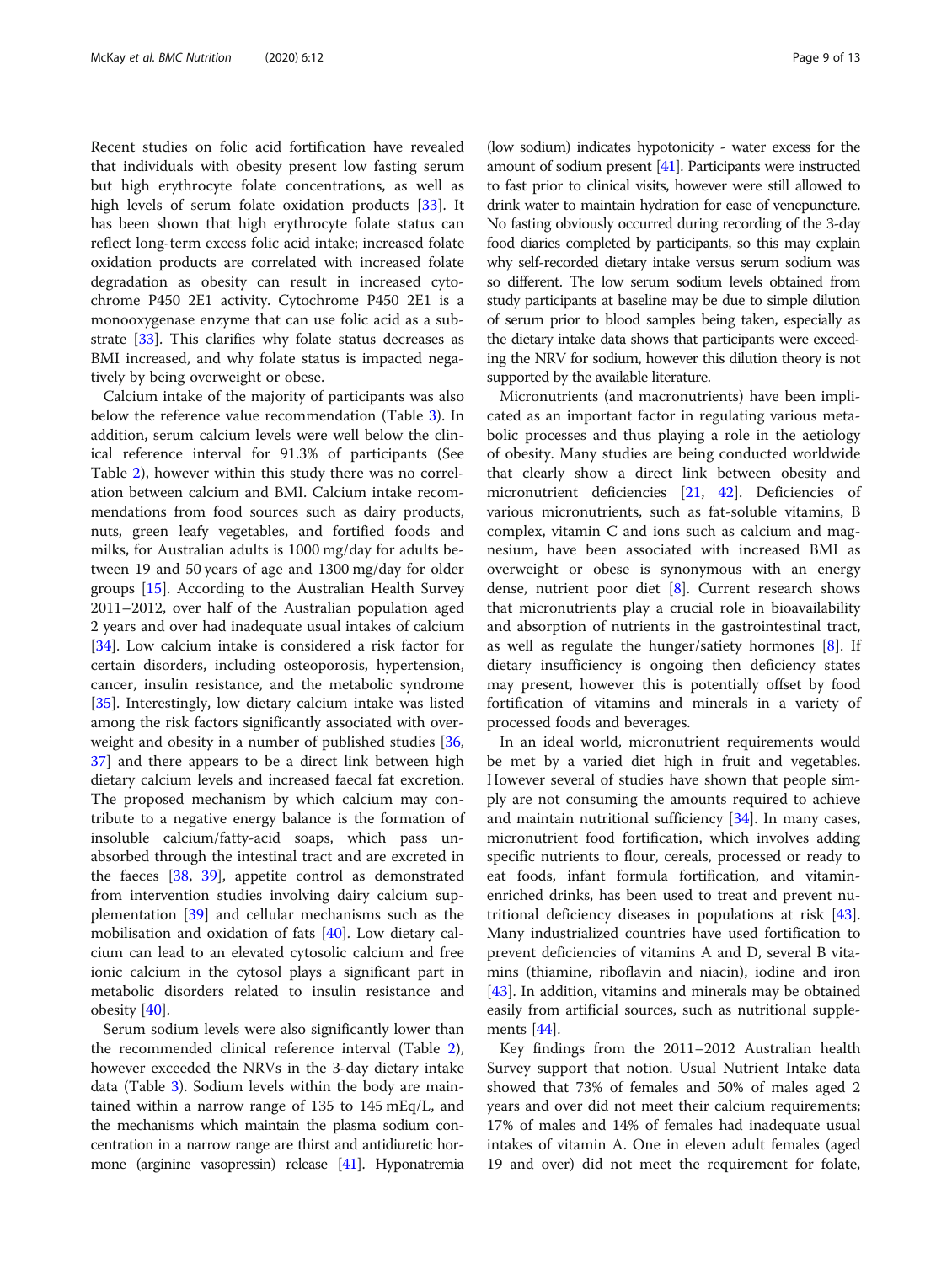however almost all males let the dietary requirement through intake; insufficient  $B_{12}$  intake accounted for between 5 and 8% of females dependent on age and less than 1 % of males; 40% of 14–18 year old females and 38% of 19–50 year-old females had inadequate iron intakes compared to only 3% of males; less than 5% of the population did not meet their dietary needs for vitamin C and vitamin E; and, from age 14 males have a much higher requirement of zinc than females due to its key role in the male reproductive system [\[45](#page-12-0)]. According to the Australian Health Survey results 37% of men and one in ten women (9%) had inadequate usual zinc intakes [[46](#page-12-0)]. One in every three people aged 2 years and over (37% of males and 34% of females) did not meet their requirements for magnesium, however 76% of males and 42% of females aged 2 years and over exceeded the UL for sodium [\[46](#page-12-0)].

When comparing the current study with the Australian Health survey findings (Table [2\)](#page-3-0), 31% of participants had lower than required vitamin E levels, whereas 41% exceeded the requirement for  $B_{12}$ . All of the study participants either met or exceeded vitamin C levels and for vitamin A every person had less than adequate serum levels. Eighty nine percent of participants had vitamin D levels that would put them in the 'severe' deficiency category. Seventy two percent were below the lower limit for folate, however 84.9% were within range for thyroglobulin which is a more accurate biomarker of folate status. For potassium, all participants measured had inadequate serum levels and 94.5% had lower than normal sodium levels. Approximately 90% (or 88.9% of males and 93.2% of females) were within reference range values for iron, however 99.2% had less than adequate serum values for zinc. Calcium values of the participants were also lower than the clinical reference values with 91.3% having a serum calcium level lower than < 4.64 mg/dL.

#### Implications of associations

The exact mechanisms that explain the relationship between folate metabolism and obesity are still being established. Previous studies have reported people with higher BMI have high erythrocyte folate concentrations, as well as high levels of circulating serum folate oxidation products, but can also have low fasting serum levels [[47\]](#page-12-0). Overweight and obesity are associated with epigenetic changes such as abnormal DNA methylation patterns for genes involved in metabolic regulation [\[47](#page-12-0)]. Significant associations between serum folate, DNA methylation, BMI, and body fat percentage have been reported [\[48](#page-12-0)]. This supports the results obtained in this study as a negative correlation between BMI and baseline fasted serum folate levels was found. The current hypothesis is that higher folate intake could act as a protective factor against obesity by epigenetic mechanisms,

thus a poor folate status could contribute adversely to an individual's weight [\[47\]](#page-12-0). A prolonged deficiency in folate can lead to folate deficiency anaemia (megaloblastic) and pancytopenia. Glossitis, angular stomatitis and oral ulcers as well as neuropsychiatric manifestations such as depression, insomnia, and psychosis are also known to occur with folic acid deficiency [\[32](#page-11-0)]. Neural tube defects are also a concern for the foetus of a pregnant woman with an insufficient folate intake [\[49](#page-12-0)].

A negative association with BMI for vitamin D, potassium and magnesium, implies people with higher BMI are at risk of deficiency and deficiency related conditions. Vitamin D, potassium and magnesium all play essential roles in bone health and calcium storage, resorption and regulation [[22](#page-11-0), [50\]](#page-12-0). A study by Sadiya et al. demonstrated that large amounts of vitamin D3 is stored in adipose tissue and suggests that overweight and obese participants may store more vitamin D than healthy weight participants because they have larger amounts of adipose tissue [[22\]](#page-11-0). There is also a correlation between lower serum magnesium and low vitamin D levels in overweight and obese individuals. Vitamin D plays a role in renal magnesium retention, thus low Vitamin D would contribute to low magnesium levels [[25](#page-11-0), [27\]](#page-11-0). Current evidence suggests that overweight and obesity alters potassium channel function, however this mechanism is not currently well understood [[51](#page-12-0)]. However a relationship between low potassium and central adiposity has been established  $[31]$  $[31]$ . Assessing potassium and magnesium levels via serum is not the most accurate measure of micronutrient status as most potassium in the body is stored inside cells and serum magnesium represents approximately 1% of total body Mg, however serum magnesium and potassium results do still provide reliable information on overall micronutrient status. Prolonged deficiencies of these micronutrients can lead to osteoporosis and poor bone health for vitamin D [\[24](#page-11-0)]. For magnesium and potassium deficiency symptoms are similar and include, fatigue, numbness, tingling, cramps, seizures, personality changes, abnormal heart rhythms, and coronary spasms can occur [\[52,](#page-12-0) [53\]](#page-12-0). Severe deficiency can also result in hypocalcemia because mineral homeostasis is disrupted [\[54\]](#page-12-0).

#### Strengths and limitations

This study is unique in the fact that not many studies have examined the nutritional status of overweight and obese individuals, as most focus on over-nutrition in terms of macronutrients, and interventions to treat this disease. The baseline figures suggest show that serum micronutrient levels for vitamin D, calcium, folate, potassium, sodium, magnesium and vitamin A were all below the NRV recommendation. The study participants who fall below the clinical reference intervals for these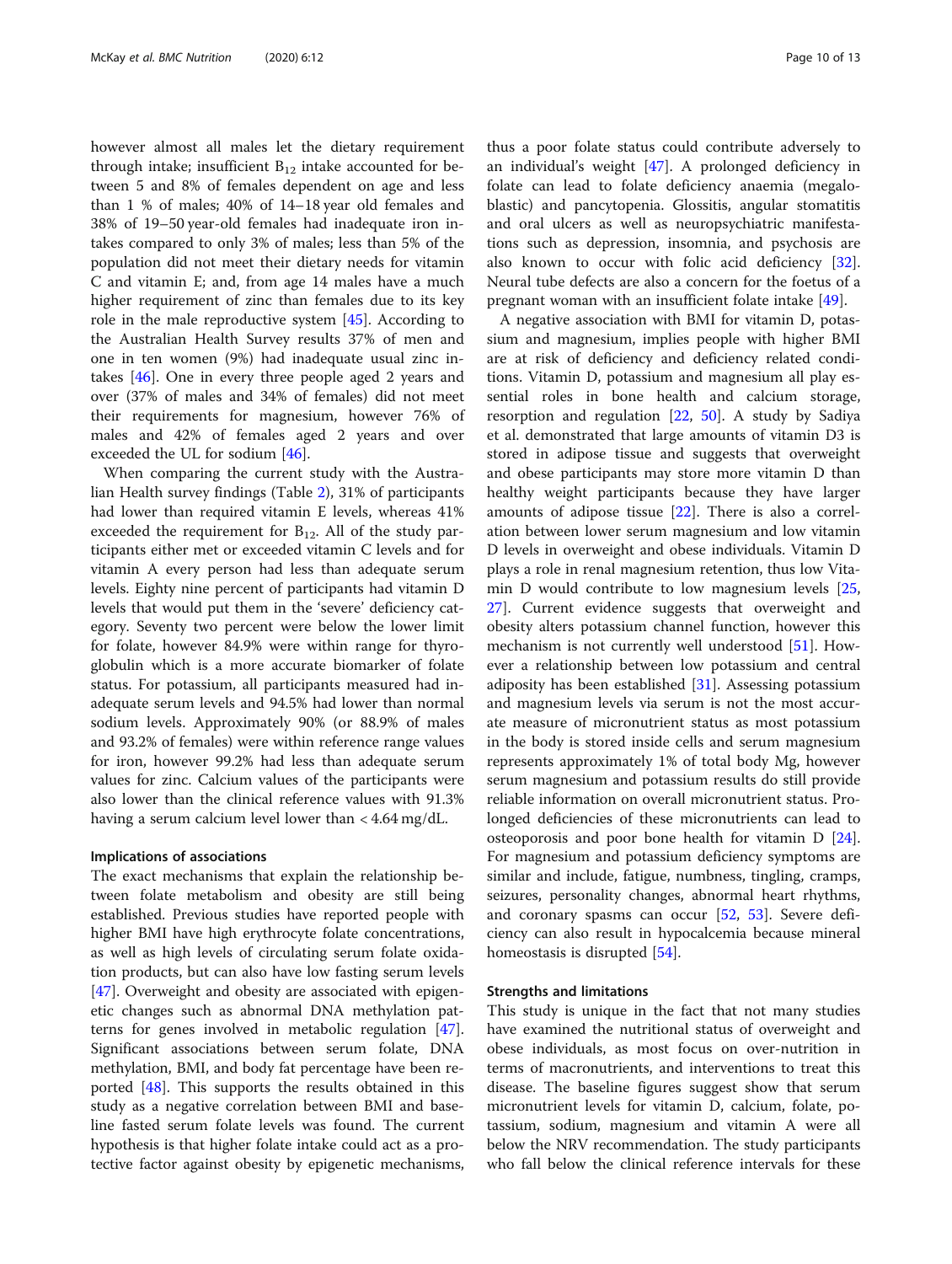micronutrients could be said to have high calorie malnutrition. There is an emerging theory that proposes overweight and obese individuals who consume a large amount of highly processed food within the standard 'Western Diet' have a physiological drive to eat excessive amounts due to the poor nutritional content of these foods, and the body's innate need to achieve (micro) nutritional sufficiency [\[55\]](#page-12-0). This study provides some useful data on another aspect of the overall health of this population subgroup.

Possible limitations of the current study may include that the blood samples and dietary intake data from 3 day food diaries were only collected at baseline whereas multiple time periods throughout the year may have been of more significance. Many deficiency states happen over a period of time depending on the micronutrient, so analysis of a 'snap shot' on the time scale may not be the most representative of micronutrient levels. Some also argue serum measurements aren't the most accurate assessment of nutritional status for every micronutrient. Calcium status for example, bone mineral density is potentially a more accurate measure than serum calcium levels as serum calcium is so tightly regulated within the blood. Consequently if serum calcium levels fluctuate this is not necessarily an indication of status, but rather something is affecting bone calcium release or renal processing and reabsorption [[56](#page-12-0)]. Also in this study, iodine status is measured by assessing thyroglobulin levels in the blood. Higher thyroglobulin levels suggest that the thyroid is working harder to compensate for low iodine levels and may be an indication of iodine deficiency [\[16\]](#page-11-0). However some experts suggest urinary iodine tests are a more accurate measure of status. For the purposes of the confines of this study, serum measurement of micronutrients was the best method available at the time. Misreporting by participants also had the potential to introduce confounders for this study. Including under reporting or not enough detail recorded by participants of food diaries, consumption of multivitamins that weren't recorded, starting medications that may interfered with the data.

#### **Significance**

With studies of overweight and obese individuals, it is not often that their baseline nutritional status is examined. By comparing serum micronutrient levels against the clinical reference intervals for Australia, it shows that dietary intake affects nutritional status and not just body weight, further highlighting the importance of following dietary recommendations for fruit and vegetables.

#### Conclusion

There is limited research examining micronutrient status in individuals with overweight and obesity, and it is

probable that different mechanisms explain nutrientspecific increases or decreases among the overweight and obese. Several hypotheses have been proposed to explain the variability of serum micronutrient levels in this subset of the population, including: how a vitamin or mineral is absorbed, excreted, stored/distributed; whether its sequestered by fat or dispersed in tissue, metabolic processes (catabolic loses, possibly oxidative), increased physiologic requirements, and lower absolute total dietary intake  $[4, 9]$  $[4, 9]$  $[4, 9]$  $[4, 9]$  $[4, 9]$ . Overeating to compensate for a nutritionally poor diet and food fortification may also explain why serum micronutrient levels are not more significantly affected in overweight and obese Australian adults. In addition, the interrelationship between overweight and obesity and increased risk of associated comorbidities such as cardiovascular disease, atherosclerosis, hypertension and myocardial infarction versus the potential decreased risk associated with adequate intakes of certain micronutrients especially magnesium and potassium [[30](#page-11-0), [57\]](#page-12-0).

This study aimed to identify potential relationships between BMI and baseline micronutrient status, and found that participants within this sample with a higher BMI tended to have lower serum vitamin D, folate, magnesium and potassium levels. Serum micronutrient levels compared to the clinical reference intervals and dietary intake data compared to the NRVs also supported the theory that diet quality in this subset of the population is poor. More research is needed to further clarify the associated health implications of micronutrient deficiency or surplus in overweight and obese individuals.

#### Abbreviations

AACB: Australasian Association of Clinical Biochemists; AI: Adequate intake; ANCOVA: One way analysis of covariance; BMI: Body mass index; BP: Blood pressure; CHD: Coronary heart disease; CNS: Central nervous system; CVD: Cardiovascular disease; DF: Dietary fibre; DNA: Deoxyribose nucleic acid; ELISA: Enzyme-linked immunoabsorbant assay; FAAS: Flame atomic absorption spectroscopy; HDL-C: High density lipoprotein cholesterol; LDL-C: Low density lipoprotein cholesterol; MS: Metabolic syndrome; NHMRC: National Health and Medical Research Council; NIDDM: Non-insulin dependent diabetes mellitis; NRVs: Nutrient reference values; NSP: Non starch polysaccharide; PGX: PolyGlycopleX®; RBC: Red blood cell; RDIs: Recommended dietary intake; RE: Retinol equivalents; SCFA: short-chain fatty acid; SEM: Standard error of mean; TBW: Total body water; UL: Upper level

#### Acknowledgements

Not applicable.

#### Authors' contributions

SP proposed the original study design for the larger scale study the data for this study was pulled from [\[12](#page-11-0)]. SH assisted with study design and data analysis, assisted editing manuscript and reviewing final article. MJ assisted with data analysis. JM drafted the original manuscript and was the major contributor to the data analysis and writing of the manuscript. All authors read and approved the final manuscript.

#### Funding

Financial support for the submitted work was supplied by Factors Group Australia Pty Ltd., which had no role in data collection, analysis and interpretation.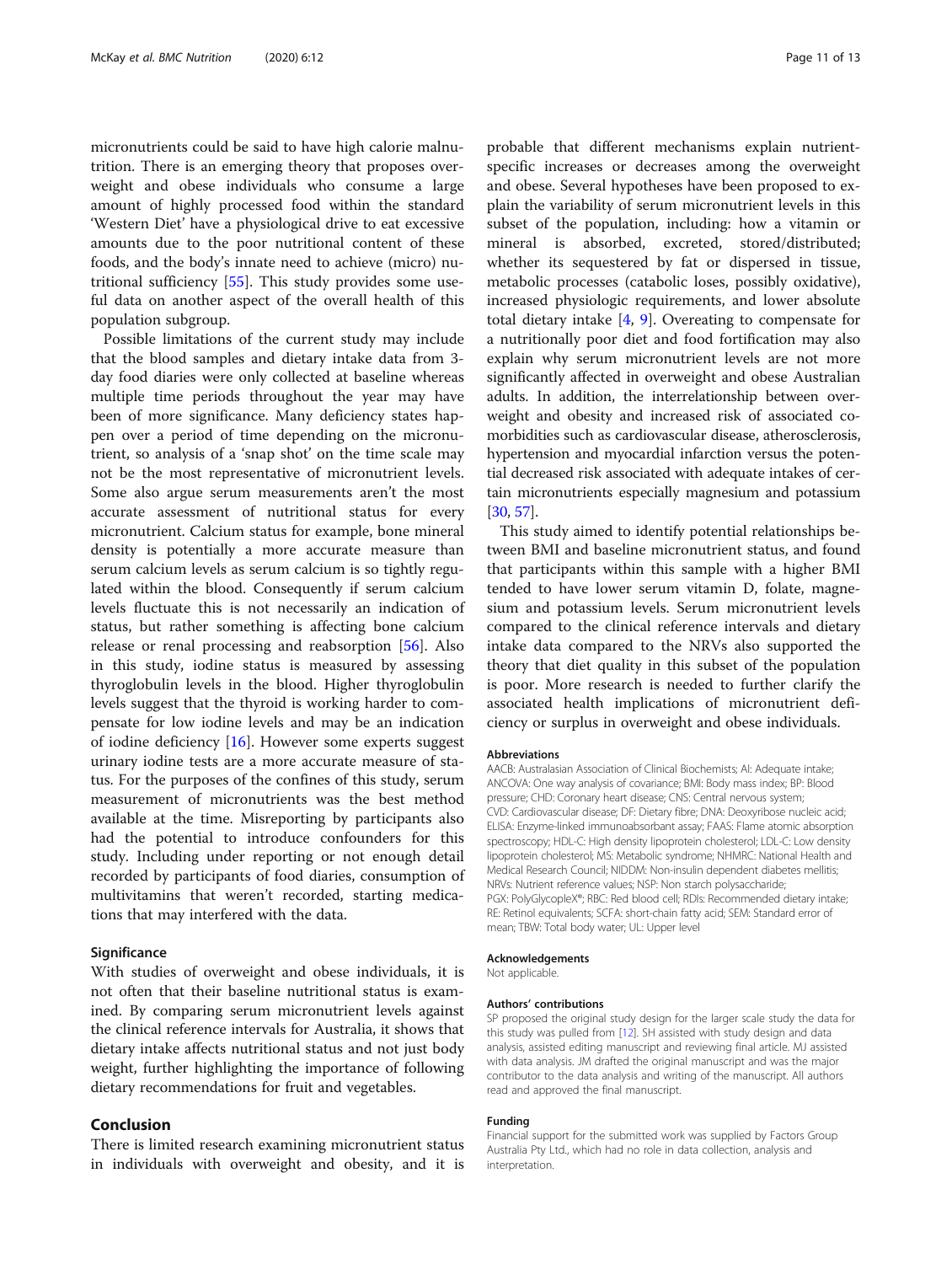#### <span id="page-11-0"></span>Availability of data and materials

The datasets used and/or analysed during the current study are available from the corresponding author on reasonable request.

#### Ethics approval and consent to participate

Ethics approval was gained for this study as a part of the larger study from the Curtin University Human Research Ethics Committee (HREC) on 23 November 2011, approval number: HR41/2011. All components of the present study strictly adhered to the HREC guidelines. All participants provided signed, written informed consent, and were made aware that their participation was voluntary and that they could withdraw from the study at any time. Ongoing privacy, security and protection of the identity and information of participants was ensured for all future data collected as part of the present study. In addition, the larger clinical trial was registered with the Australian New Zealand Clinical Trial Registry on 20 April 2011, registration number: ACTRN12611000415909.

#### Consent for publication

Not applicable.

#### Competing interests

The authors declare that they have no competing interests.

Received: 1 August 2019 Accepted: 17 February 2020 Published online: 01 May 2020

#### References

- 1. Ernst B, Thurnheer M, Schmid S, Schultes B. Evidence for the necessity to systematically assess micronutrient status prior to bariatric surgery. J Metab Surg Allied Care. 2009;19(1):66–73.
- 2. Australian Health Survey: Consumption of food groups from the Australian Dietary Guidelines 2011–2012. In: ageing DoHa, editor.: Australian Bureau of Statistics: 2012
- 3. Blackwood AD, Salter J, Dettmar PW, Chaplin MF. Dietary fibre, physicochemical properties and their relationship to health. J R Soc Promot Heal. 2000;120(4):242–7.
- 4. Patrini C, Griziotti A, Ricciardi L. Obese individuals as thiamin storers. Int J Obes Relat Metab Disord. 2004;28(7):920–4.
- 5. Sandstrom B. Micronutrient interactions: effects on absorption and bioavailability. Br J Nutr. 2001;85(Suppl 2):S181–5.
- 6. Kimmons JE, Blanck HM, Tohill BC, Zhang J, Khan LK. Associations between body mass index and the prevalence of low micronutrient levels among US adults. MedGenMed Medscape Gen Med. 2006;8(4):59.
- 7. Council NHaMR. Dietary guidelines for Australian adults. Canberra: Commonwealth of Australia; 2003.
- 8. Via M. The malnutrition of obesity: micronutrient deficiencies that promote diabetes. ISRN Endocrinol. 2012;2012:103472.
- 9. Snijder MB, van Dam RM, Visser M, Deeg DJ, Dekker JM, Bouter LM, et al. Adiposity in relation to vitamin D status and parathyroid hormone levels: a population-based study in older men and women. J Clin Endocrinol Metab. 2005;90(7):4119–23.
- 10. Sharma A. Enzyme immunoassays: overview. In: Robinson RK, editor. Encyclopedia of food microbiology. Oxford: Elsevier; 1999. p. 625–33.
- 11. Cantle JE, editor. Atomic absorption spectrometry. Amsterdam: Elsevier Scientific Pub. Co; 1982.
- 12. Pal S, Ho S, Gahler RJ, Wood S. Effect on body weight and composition in overweight/obese Australian adults over 12 months consumption of two different types of fibre supplementation in a randomized trial. Nutr Metab (Lond). 2016;13:82.
- 13. Pal S, Ho S, Gahler RJ, Wood S. Effect on Insulin, Glucose and Lipids in Overweight/Obese Australian Adults of 12 Months Consumption of Two Different Fibre Supplements in a Randomised Trial. Nutrients. 2017;9:2.
- 14. Show-Hong D, Cook JD. In: Australia/New Zealand Edition, editor. Laboratory Reference Range Values. Illustrated. 5th ed. Baltimore: Lippincott Williams & Wilkins; 2005. p. 175–91.
- 15. Council NHaMR. Nutrient reference values for Australia and New Zealand. Canberra: Commonwealth of Australia; 2006.
- 16. Ma ZF, Skeaff SA. Thyroglobulin as a biomarker of iodine deficiency: a review. Thyroid. 2014;24(8):1195–209.
- 17. Standards for Pathology Informatics in Australia (SPIA): Harmonised Reference Intervals Chemical Pathology v2.0: The Royal College of Pathologists of Australia; 2013 [Available from: [https://www.aacb.asn.au\]](https://www.aacb.asn.au).
- 18. Ledikwe JH, Blanck HM, Khan LK, Serdula MK, Seymour JD, Tohill BC, et al. Low-energy-density diets are associated with high diet quality in adults in the United States. J Am Diet Assoc. 2006;106(8):1172–80.
- 19. WHO. Department of Nutrition for Health and Development (NHD): Controlling the Global Obesity Epidemic. Geneva: World Health Organization; 2002.
- 20. Gill TK, Hill CL, Shanahan EM, Taylor AW, Appleton SL, Grant JF, et al. Vitamin D levels in an Australian population. BMC Public Health. 2014;14: 1001.
- 21. Wortsman J, Matsuoka LY, Chen TC, Lu Z, Holick MF. Decreased bioavailability of vitamin D in obesity. Am J Clin Nutr. 2000;72(3):690–3.
- 22. Sadiya A, Ahmed SM, Carlsson M, Tesfa Y, George M, Ali SH, et al. Vitamin D3 supplementation and body composition in persons with obesity and type 2 diabetes in the UAE: a randomized controlled double-blinded clinical trial. Clin Nutr. 2016;35(1):77–82.
- 23. van der Mei IA, Ponsonby AL, Engelsen O, Pasco JA, McGrath JJ, Eyles DW, et al. The high prevalence of vitamin D insufficiency across Australian populations is only partly explained by season and latitude. Environ Health Perspect. 2007;115(8):1132–9.
- 24. Daly RM, Gagnon C, Lu ZX, Magliano DJ, Dunstan DW, Sikaris KA, et al. Prevalence of vitamin D deficiency and its determinants in Australian adults aged 25 years and older: a national, population-based study. Clin Endocrinol. 2012;77(1):26–35.
- 25. Kurpad AV, Aeberli I. Low serum magnesium and obesity--causal role or diet biomarker? Indian Pediatr. 2012;49(2):100–1.
- 26. Hassan SAU, Ahmed I, Nasrullah A, Haq S, Ghazanfar H, Sheikh AB, et al. Comparison of serum magnesium levels in overweight and obese children and Normal weight children. Cureus. 2017;9(8):e1607.
- 27. Farhanghi MA, Mahboob S, Ostadrahimi A. Obesity induced magnesium deficiency can be treated by vitamin D supplementation. J Pak Med Assoc. 2009;59(4):258–61.
- 28. Peuhkuri K, Vapaatalo H, Korpela R. Even low-grade inflammation impacts on small intestinal function. World J Gastroenterol. 2010;16(9):1057–62.
- 29. Shils ME, Shike M, Ross CA, Caballero B, Cousins RJ. Modern Nutrition In Health And Disease. 10th ed. Philadelphia: Williams & Wilkins; 2006.
- 30. Cai X, Li X, Fan W, Yu W, Wang S, Li Z, et al. Potassium and obesity/ metabolic syndrome: a systematic review and meta-analysis of the epidemiological evidence. Nutrients. 2016;8(4):183.
- 31. Mariosa LS, Ribeiro-Filho FF, Batista MC, Hirota AH, Borges RL, Ribeiro AB, et al. Abdominal obesity is associated with potassium depletion and changes in glucose homeostasis during diuretic therapy. J Clin Hypertens (Greenwich). 2008;10(6):443–9.
- 32. Khan KM, Jialal I. Folic acid (Folate) deficiency. Treasure Island (FL): StatPearls; 2019.
- 33. Zhou SS, Li D, Chen NN, Zhou Y. Vitamin paradox in obesity: deficiency or excess? World J Diabetes. 2015;6(10):1158–67.
- 34. Statistics ABo. Australian health survey: consumption of food groups from the Australian dietary guidelines. Canberra: Commonwealth of Australia; 2016.
- Villarroel P, Villalobos E, Reyes M, Cifuentes M. Calcium, obesity, and the role of the calcium-sensing receptor. Nutr Rev. 2014;72(10):627–37.
- 36. Chaput JP, Leblanc C, Perusse L, Despres JP, Bouchard C, Tremblay A. Risk factors for adult overweight and obesity in the Quebec family study: have we been barking up the wrong tree? Obesity (Silver Spring). 2009;17(10):1964–70.
- 37. Bhattacharyya AK, Thera C, Anderson JT, Grande F, Keys A. Dietary calcium and fat. Effect on serum lipids and fecal excretion of cholesterol and its degradation products in man. Am J Clin Nutr. 1969;22(9):1161–74.
- 38. Soares MJ, She-Ping-Delfos WL. Postprandial energy metabolism in the regulation of body weight: is there a mechanistic role for dietary calcium? Nutrients. 2010;2(6):586–98.
- 39. Gilbert JA, Joanisse DR, Chaput JP, Miegueu P, Cianflone K, Almeras N, et al. Milk supplementation facilitates appetite control in obese women during weight loss: a randomised, single-blind, placebo-controlled trial. Br J Nutr. 2011;105(1):133–43.
- 40. Zemel MB. Calcium modulation of hypertension and obesity: mechanisms and implications. J Am Coll Nutr. 2001;20(5 Suppl):428S–35S discussion 40S–42S.
- 41. Walker HK. The origins of the history and physical examination. In: rd Walker HK, Hall WD, Hurst JW, editors. Clinical Methods: The History, Physical, and Laboratory Examinations. Boston: Butterworth Publishers; 1990.